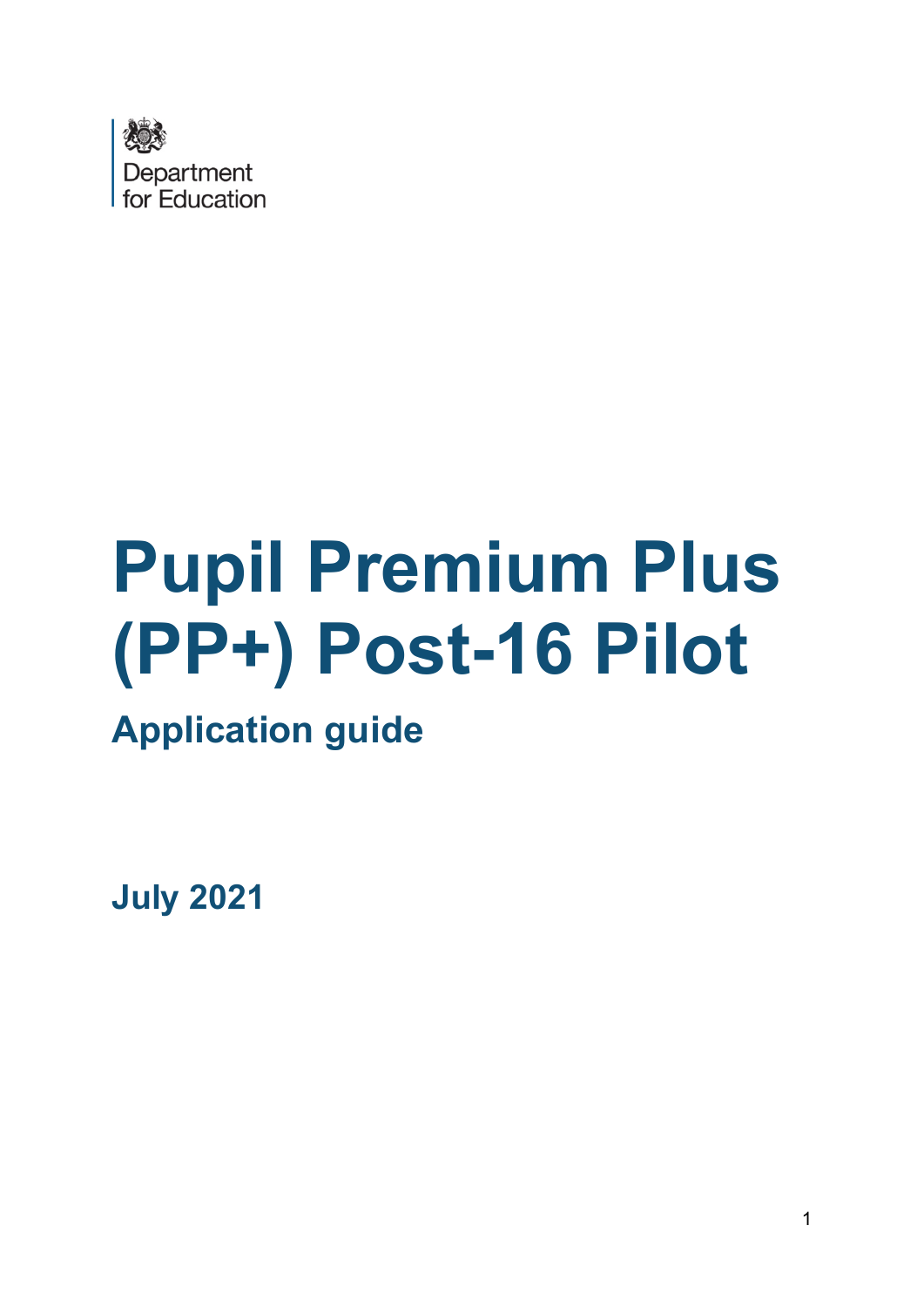# **Table of Contents**

| 1. |  |
|----|--|
|    |  |
|    |  |
|    |  |
| 2. |  |
|    |  |
|    |  |
|    |  |
|    |  |
|    |  |
| 3. |  |
|    |  |
|    |  |
|    |  |
| 4. |  |
|    |  |
|    |  |
|    |  |
|    |  |
|    |  |
|    |  |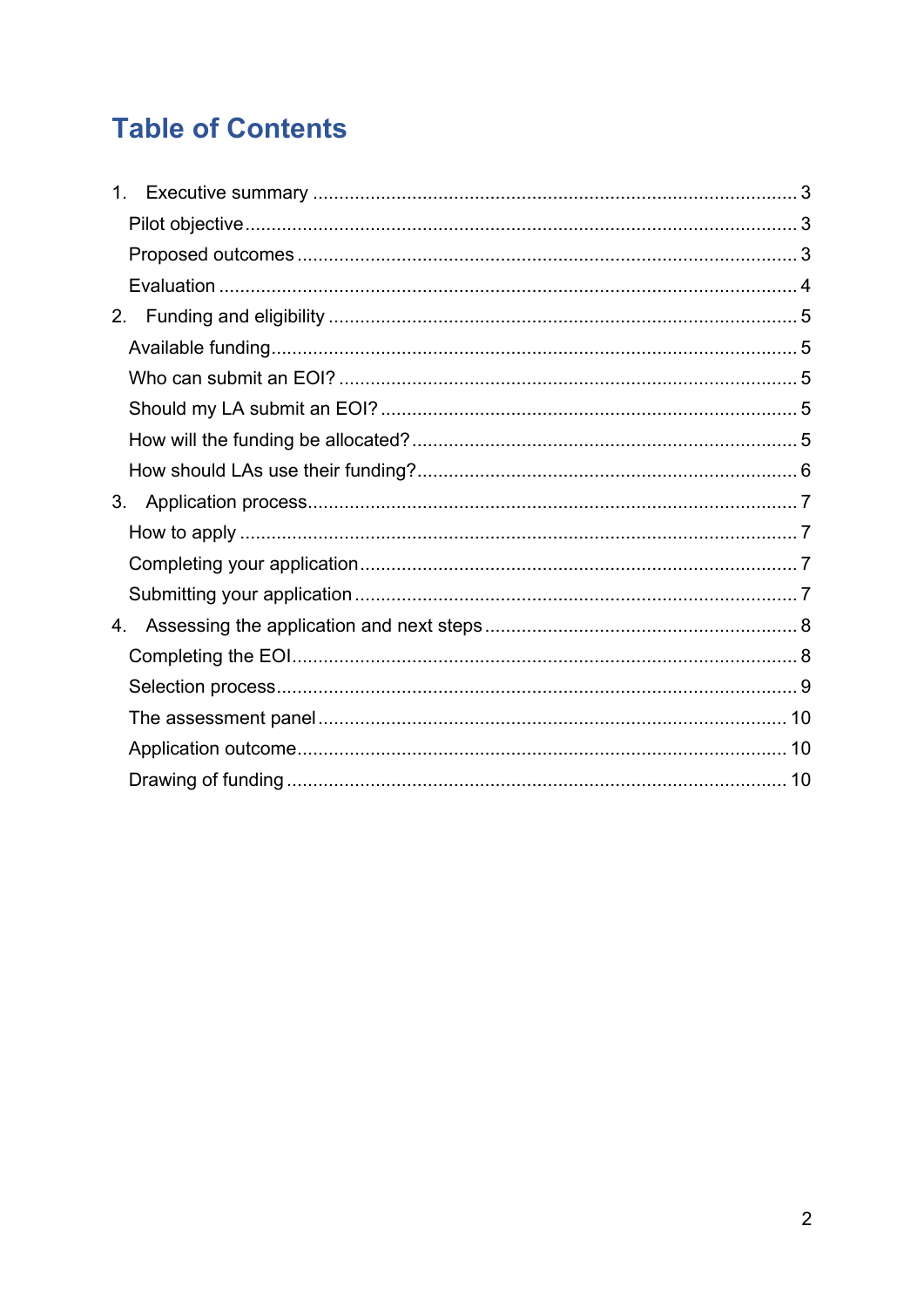# <span id="page-2-0"></span>**1.Executive summary**

On Wednesday 16 June, the Government [confirmed](https://www.gov.uk/government/news/16-million-to-support-young-people-with-a-social-worker) a £3 million pilot of funding for Virtual School Heads (VSHs) to support looked-after children and care leavers in Further Education (FE). This is alongside the wider announcement of £16 million funding to strengthen support for children with a social worker by extending the role of VSHs.

Each local authority (LA) is required to appoint a VSH to promote the educational attainment of children in the care of their local authority. VSHs currently receive Pupil Premium Plus (PP+) funding of £2,345 per child in care, aged 4 to 15. This is used to provide individual support that a child needs, as identified in their Personal Education Plan (PEP), as well as support for the cohort as a whole. This funding ceases when the child reaches the age of 16, but VSH duties and the need for bespoke support continue for as long as the child is in care.

This support is particularly important considering the increasing numbers of older looked-after children<sup>[1](#page-2-3)</sup> and given looked-after children have lower outcomes across all KS4 measures compared to all pupils<sup>[2](#page-2-4)</sup> – affecting progression to, and attainment at, post-16. The impact of Covid-19 has exacerbated the challenges faced by these young people, who do not currently benefit from the same levers of financial support as the pre-16 cohort.

The Pupil Premium Plus (PP+) post-16 pilot responds to the need for additional financial support by testing proof of concept of extending support to looked-after children and care leavers in general FE colleges.

## <span id="page-2-1"></span>**Pilot objective**

The PP+ post-16 pilot will run for two terms, from 4 October 2021 to 31 March 2022, and aims to test the proof of concept by focussing the extension of financial support to looked-after children and care leavers in general FE colleges. This will enable the Department for Education (DfE) to build an evidence base of what works, which will be used to inform any future support for this cohort.

This guidance should be read alongside the **Pupil Premium Plus (PP+) Post-16 Pilot Expression of Interest (EOI) form.** LAs interested in taking part in the pilot should complete and submit by the deadline of **23:59pm 22nd July 2021.**

#### <span id="page-2-2"></span>**Proposed outcomes**

The proposed outcomes of the pilot are:

• **Outcome 1 – Raise the profile of looked-after children and care leavers in FE** by strengthening close working relationships and sharing expertise on the needs of this cohort.

<span id="page-2-3"></span> $1$  Underlying data of the CLA statistics release [here.](https://explore-education-statistics.service.gov.uk/data-tables/fast-track/8413bd02-26f0-45f7-a9ca-0712a1f93ebb) Please see table here.

<span id="page-2-4"></span><sup>&</sup>lt;sup>2</sup> Outcomes for children in need, including Children Looked After (CLA) statistics release [here.](https://explore-education-statistics.service.gov.uk/find-statistics/outcomes-for-children-in-need-including-children-looked-after-by-local-authorities-in-england/2020#dataBlock-0bf1d46a-68ee-45ef-ed58-08d919136455-tables)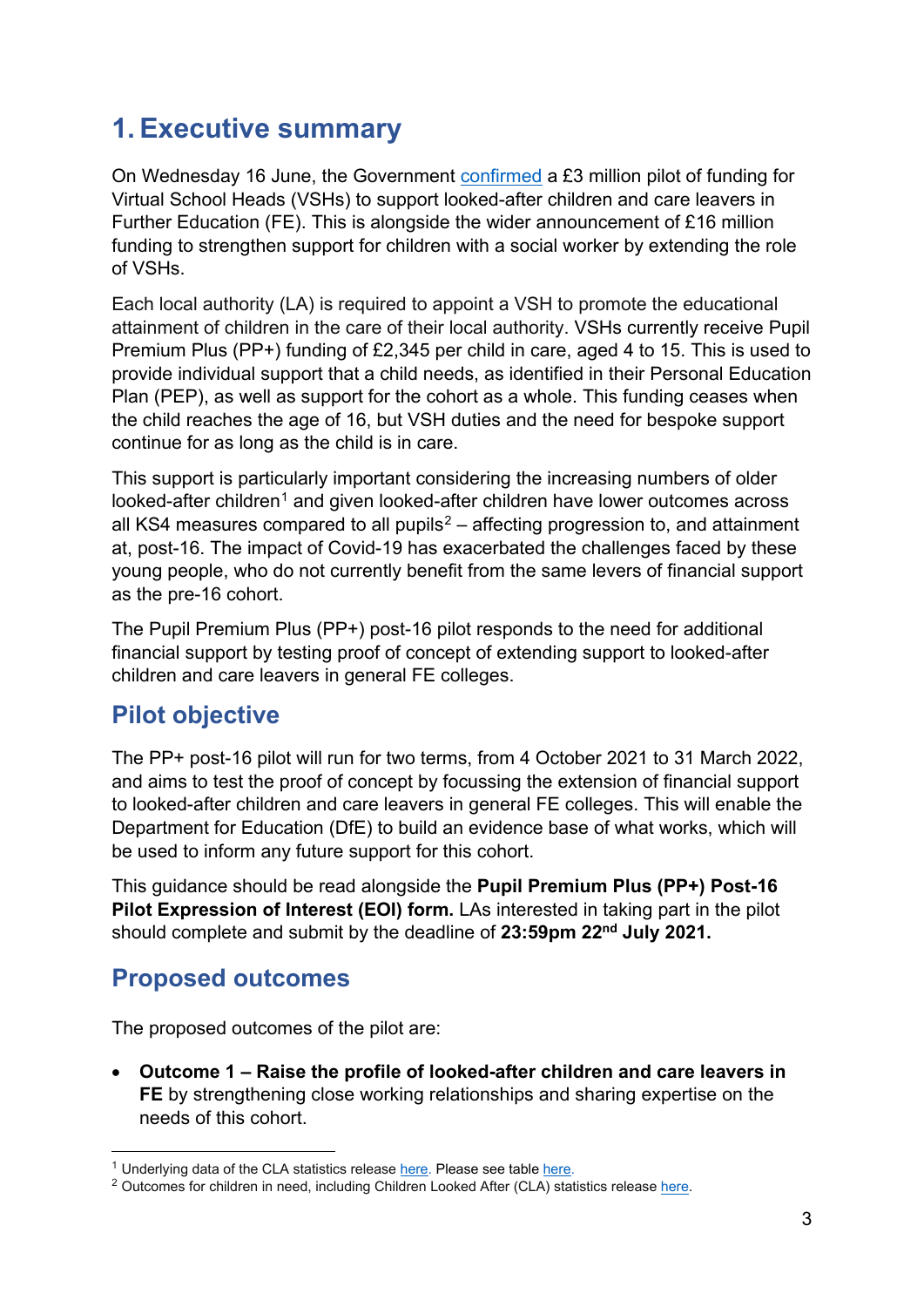- **Outcome 2 Improve the attendance of these young people in FE** by putting in place tailored interventions to support attendance.
- **Outcome 3 Better support the delivery of Personal Education Plans, pathway plans or equivalent** at both an individual and cohort level.
- **Outcome 4 Identify models of good practice used by LAs across the country** to respond to individual and cohort level needs, building the evidence base of what works well to support looked-after children and care leavers in general FE colleges.

The selected LAs will share and have access to Section 31 of the Local Government Act 2003 grant funding worth £3m in total. Each LA will be provided with funding in advance of the start of the pilot, with allocations provided based on the number of looked-after children and care leavers in the LA's Virtual School who will be attending a general FE college in years 12 and 13 (or equivalent) in the 2021/22 academic year.

Although funding in the first instance will be both calculated on and targeted at eligible pupil numbers in general FE colleges, VSHs in pilot site LAs will have the flexibility to use the funding as they see best to support other cohorts in wider post-16 settings, or those who are not in education, employment or training (NEET).

## <span id="page-3-0"></span>**Evaluation**

The PP+ post-16 pilot in selected LAs will be evaluated alongside the VSH Children in Need (CIN) role extension programme, which will be running to similar timescales.

The pilot aims to test proof of concept of extending support to looked-after children and care leavers in general FE colleges and see a range of interventions on a national scale. Learning from the evaluation will inform future support for this cohort.

LAs taking part in the pilot will be expected to participate in research commissioned by the DfE to help develop an evidence base for VSHs working effectively with FE institutions to support looked-after children and care leavers. The research is likely to involve a mix of data collection and case studies. As referenced in the EOI form, LAs will be expected to complete a monitoring data proforma designed by the DfE and participate in other research tasks to inform the case studies.

LAs taking part in the pilot will also be expected to share good practice and learning with LAs not involved in the pilot as requested by the DfE.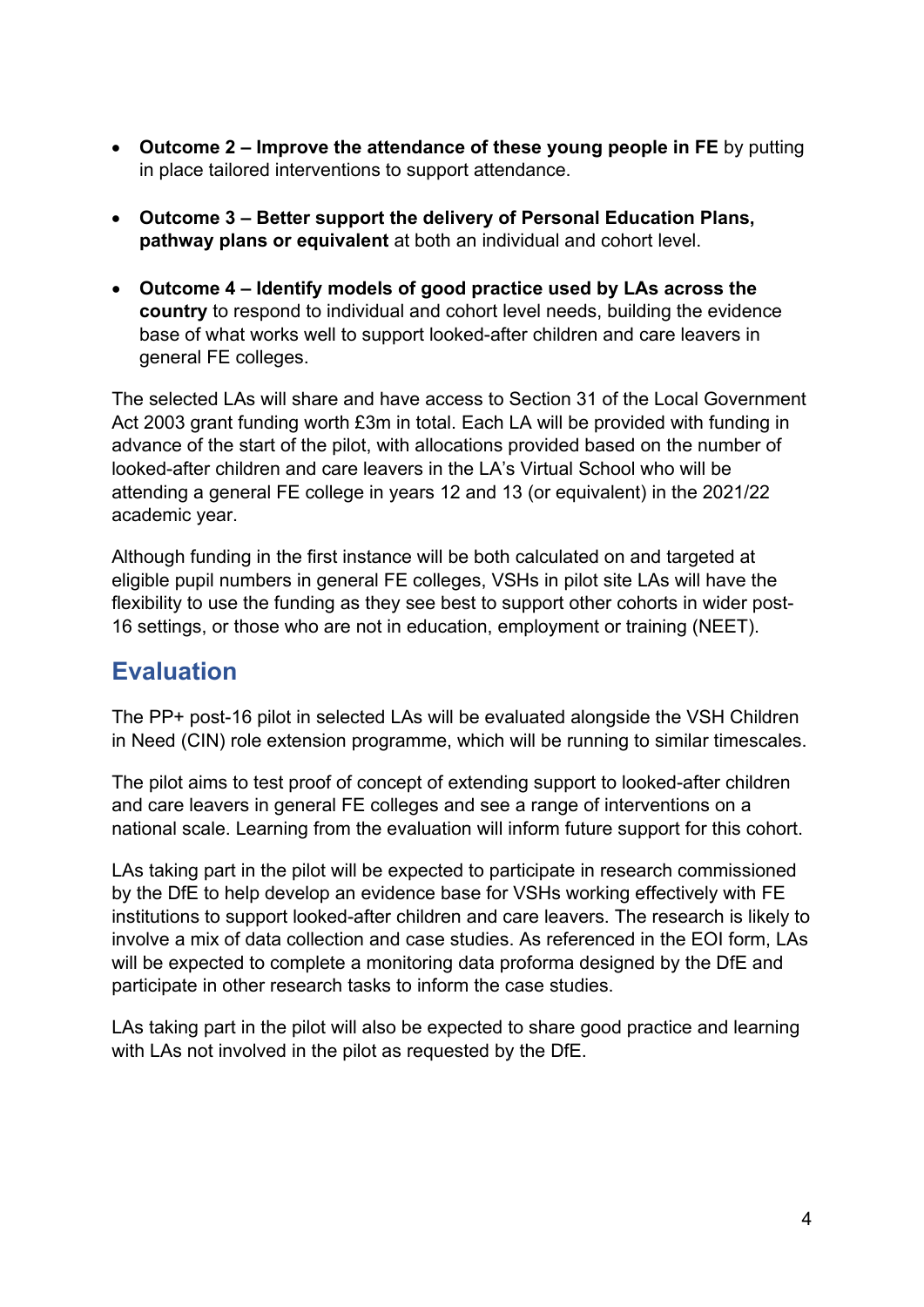# <span id="page-4-0"></span>**2. Funding and eligibility**

#### <span id="page-4-1"></span>**Available funding**

The DfE has secured £3m for select LAs to take part in the pilot in the 2021/22 financial year. We intend to allocate this funding to a sample of LAs for use across two terms.

The funding is available for activity to 31 March 2022. The amount allocated to each LA selected through the EOI process covers the period from 4 October 2021 to 31 March 2022.

#### <span id="page-4-2"></span>**Who can submit an EOI?**

All LAs may submit an EOI application to be considered for selection. LAs can only submit one EOI application on behalf of their own organisation, and joint applications (i.e., involving more than one LA) will not be accepted.

## <span id="page-4-3"></span>**Should my LA submit an EOI?**

Funding for the pilot is limited and will require LAs to develop and deliver proposals at considerable pace. We recommend that LAs only submit an EOI if they are confident in answering yes to the following questions:

- $\checkmark$  Do you have strong working relationships with general FE colleges in your area?
- $\checkmark$  Are you confident that you could use the funding to meet the objective and proposed outcomes of the pilot?
- $\checkmark$  Do you have existing ideas of how you could use the funding that you could quickly mobilise to meet the objective of the pilot?
- $\checkmark$  Do you have sufficient existing resources that would enable you to effectively pilot the funding?
- $\checkmark$  Are you confident that you could use the funding over two academic terms, and that running a pilot would not be detrimental to the delivery of other work that you currently do?

#### <span id="page-4-4"></span>**How will the funding be allocated?**

Funding will be allocated to successful LAs via a Section 31 grant, with individual allocations calculated using a funding formula based on eligible pupil numbers. Funding will be made as single payment in advance of the start of the pilot, subject to the provisions of the DfE [General Grant Terms and Conditions.](https://www.gov.uk/government/publications/grant-funding-agreement-terms-and-conditions)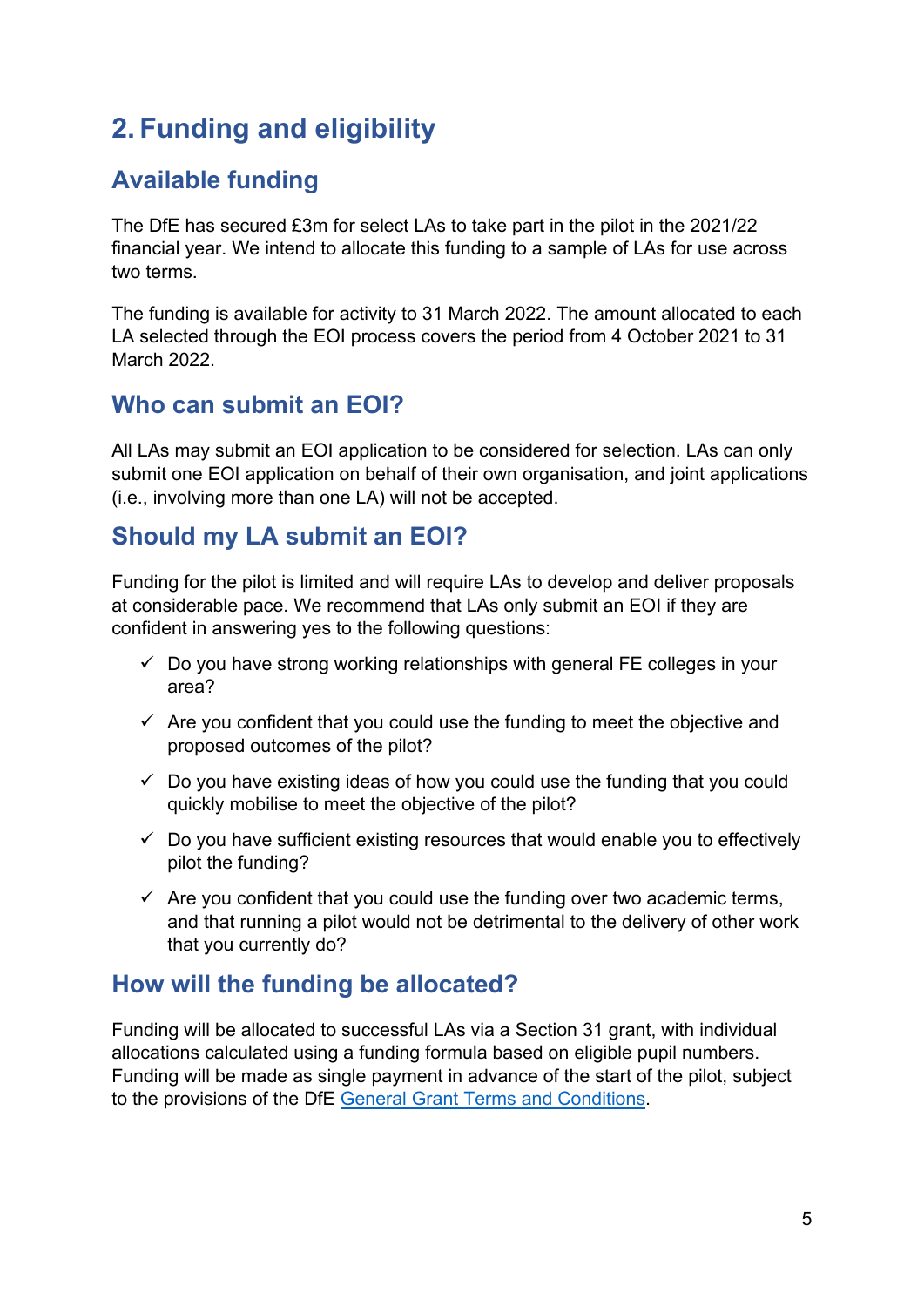The EOI form asks LAs to provide their estimated eligible pupil numbers based on those attending general FE colleges in years 12 and 13 (or equivalent) in the 2021/22 academic year.

Allocations will be calculated at £900 per eligible pupil. This will be an estimate and subject to change based on numbers of LAs taking part in the pilot, and on eligible pupil numbers agreed as part of the allocations process. The funding allocation is intended to be used as an overall budget, rather than a personal per pupil budget, to allow for both individual and cohort-level interventions. This level of funding and its impact will be tested through the pilot.

## <span id="page-5-0"></span>**How should LAs use their funding?**

The purpose of this funding is to provide support to LAs in England, to help them meet their duty to looked-after children and care leavers in FE.

LAs can spend this grant to support costs associated with meeting this duty. In doing so, they must take account of the statutory guidance *[Promoting the education of](https://assets.publishing.service.gov.uk/government/uploads/system/uploads/attachment_data/file/683556/Promoting_the_education_of_looked-after_children_and_previously_looked-after_children.pdf)  [looked-after and previously looked-after children](https://assets.publishing.service.gov.uk/government/uploads/system/uploads/attachment_data/file/683556/Promoting_the_education_of_looked-after_children_and_previously_looked-after_children.pdf)* published on 26th February 2018, to help them implement this duty.

LAs can spend this funding on any interventions they, and the colleges they work with, identify as appropriate to help them to support eligible young people and that help them to meet the outcomes of the pilot. This may involve spending funding on:

- Enhanced group or 1:1 mentoring and tuition.
- Bespoke support linked to individual PEPs, pathway plans or equivalent.
- Purchase or delivery of training for staff on specific skills and approaches.
- Funding additional staff to support this cohort of young people.
- Investing in approaches that recognise the importance of early intervention.
- Approaches that support transition into, and out of, FE.

This list is not exhaustive, and LAs will be encouraged to use their funding on interventions that best suit the individual needs of their cohort of young people. LAs may also find it helpful to refer to the *[Education Endowment Foundation Toolkit](https://educationendowmentfoundation.org.uk/evidence-summaries/teaching-learning-toolkit/)*.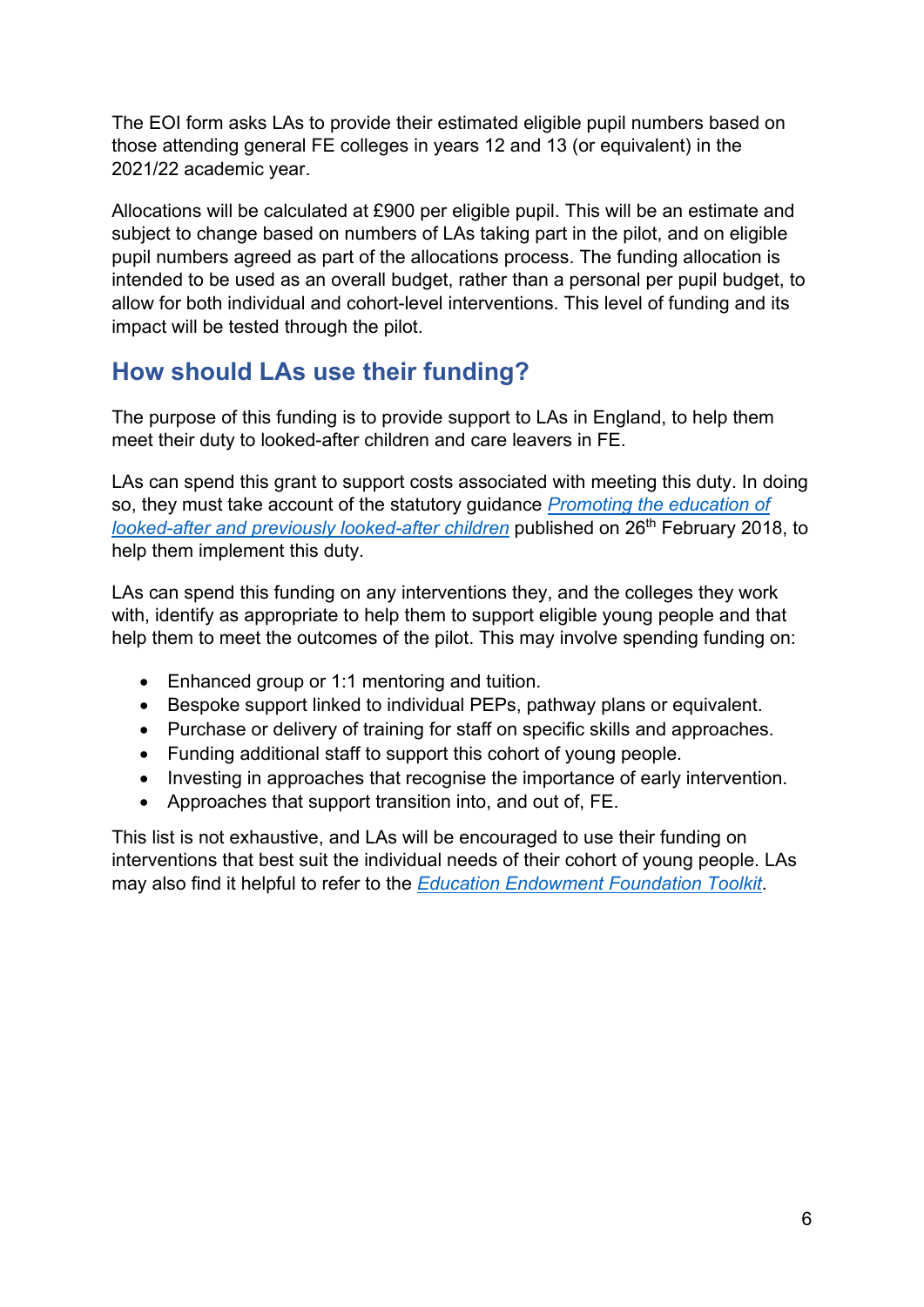# <span id="page-6-0"></span>**3. Application process**

#### <span id="page-6-1"></span>**How to apply**

The application period for round one will open from **1 July 2021** and will close at **23:59pm on 22nd July 2021**. The DfE must receive all completed applications by email by the deadline and will not be able to consider applications that miss this deadline.

Key dates and deadlines for the application process are set out in the table below.

| <b>Milestones</b>              | <b>Dates</b>              |
|--------------------------------|---------------------------|
| EOI opens                      | 1 July 2021               |
| <b>EOI</b> closes              | 22 July 2021              |
| Assessment of EOI applications | Starting w/c 26 July 2021 |
| Decision announced             | <b>Early September</b>    |
| Pilot launch in selected sites | 4 October 2021            |

## <span id="page-6-2"></span>**Completing your application**

Please complete the accompanying EOI application form to the best of your ability. Further information and prompts have been provided to help you complete it and address the questions.

Some sections will require accompanying text to support your response and have stated word limits. Please ensure that you adhere to these, as your response beyond the word limit will not be considered. Please include the total number of words for each section at the bottom of each text box.

Sections marked with \* are mandatory and must be completed for your application to be accepted.

## <span id="page-6-3"></span>**Submitting your application**

Please email a single Word or PDF version of your completed application to **pilot.pupilpremium@education.gov.uk**

Your '**LA name'** followed by '**Post-16 Pupil Premium EOI**' should be included in the email "subject" field when submitting your application.

When you have sent the DfE your application form, you will receive an automatic email response letting you know that your application has been received.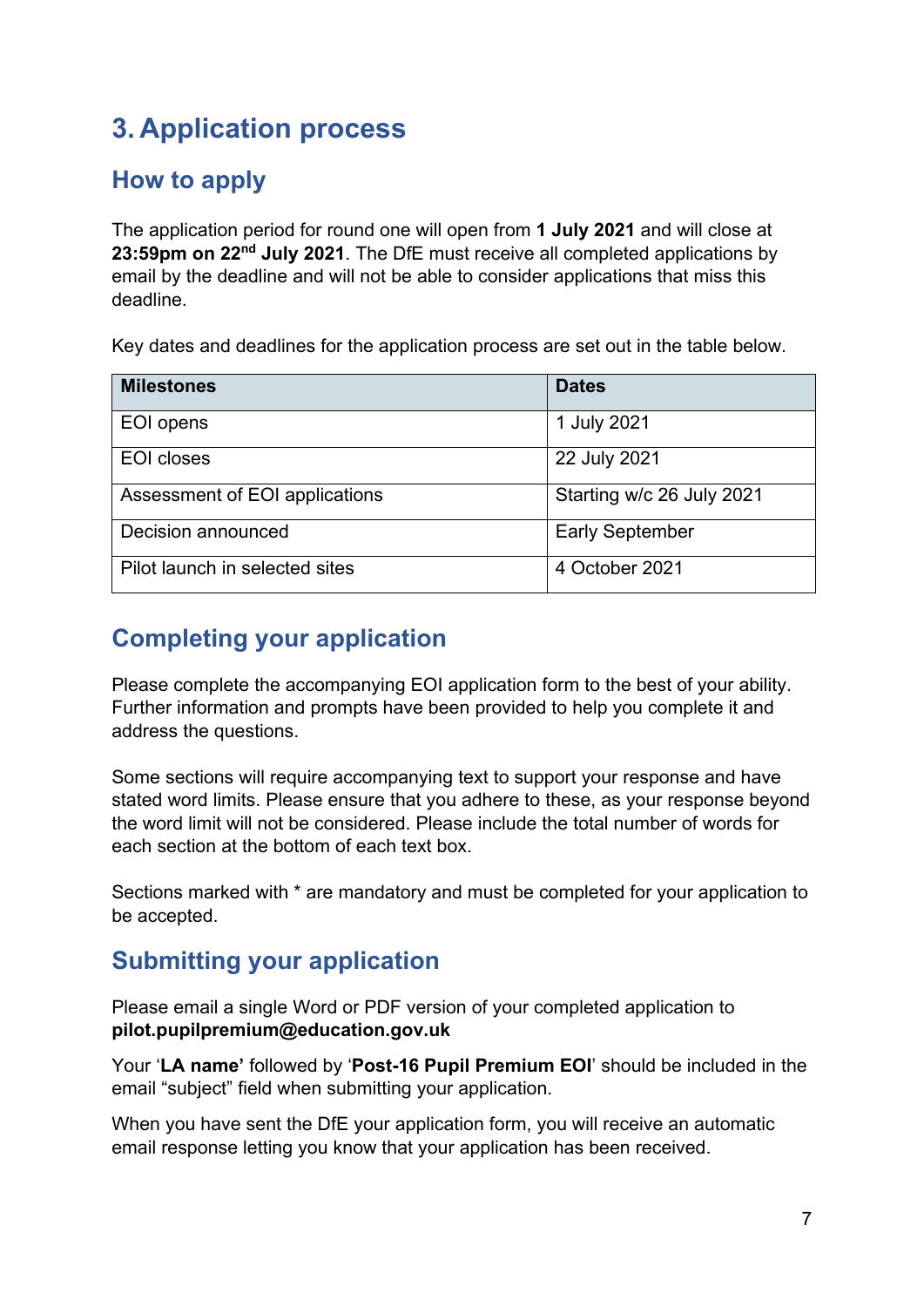# <span id="page-7-0"></span>**4. Assessing the application and next steps**

The selection process will aim to identify a range of LAs to take part in the pilot based on delivery proposal, proposed costings, evidence collection and published metrics.

## <span id="page-7-1"></span>**Completing the EOI**

**Delivery proposal**. This will assess how you will use the funding to meet the proposed outcomes of the pilot, how you currently work with FE institutions, and the capacity and expertise of the Virtual School. **Responses will be scored out of a maximum of 5 points for each question with the scoring criteria set out in the EOI form:**

- a) A clear and realistic proposal of how you will use the funding during the period of the pilot, including:
	- a. High level milestones, risks and issues. **(5 points)**
	- b. How you plan to meet the following pilot outcomes:
		- i. Raise the profile of looked-after children and care leavers in FE. **(5 points)**
		- ii. Improve the attendance of looked-after children and care leavers in FE. **(5 points)**
		- iii. Better support the delivery of Personal Education Plans, pathway plans or equivalent at both an individual and cohort level. **(5 points)**
- b) How you work with general FE colleges currently, including any ongoing programmes of work and the impact they are having, established ways of working or communicating, and how you could build on this in the pilot. (**5 points**)
- c) The existing capacity and expertise you have in your Virtual School at post-16 and how you would use this to effectively manage the pilot. (**5 points**)

**Costings**. Funding will be allocated based on the number of looked-after children and care leavers in your local authority's Virtual School who will be attending a general Further Education college in years 12 and 13 (or equivalent) in the 2021/22 academic year, and on proposed costings. Please complete Tables A and B of the EOI form to provide this information. **This section will be scored with pass/fail.**

• **Table A**. Please provide details of the total number of eligible pupils (as detailed in Section 2, Question 1 of the EOI form), and the total funding requested (£900 x total number of eligible pupils).

Please note, this will be an estimate and subject to change based on numbers of LAs taking part in the pilot, and on eligible pupil numbers agreed as part of the allocations process. The funding allocation is intended to be used as an overall, rather than a personal per-pupil budget, to allow for both individual and cohort-level interventions.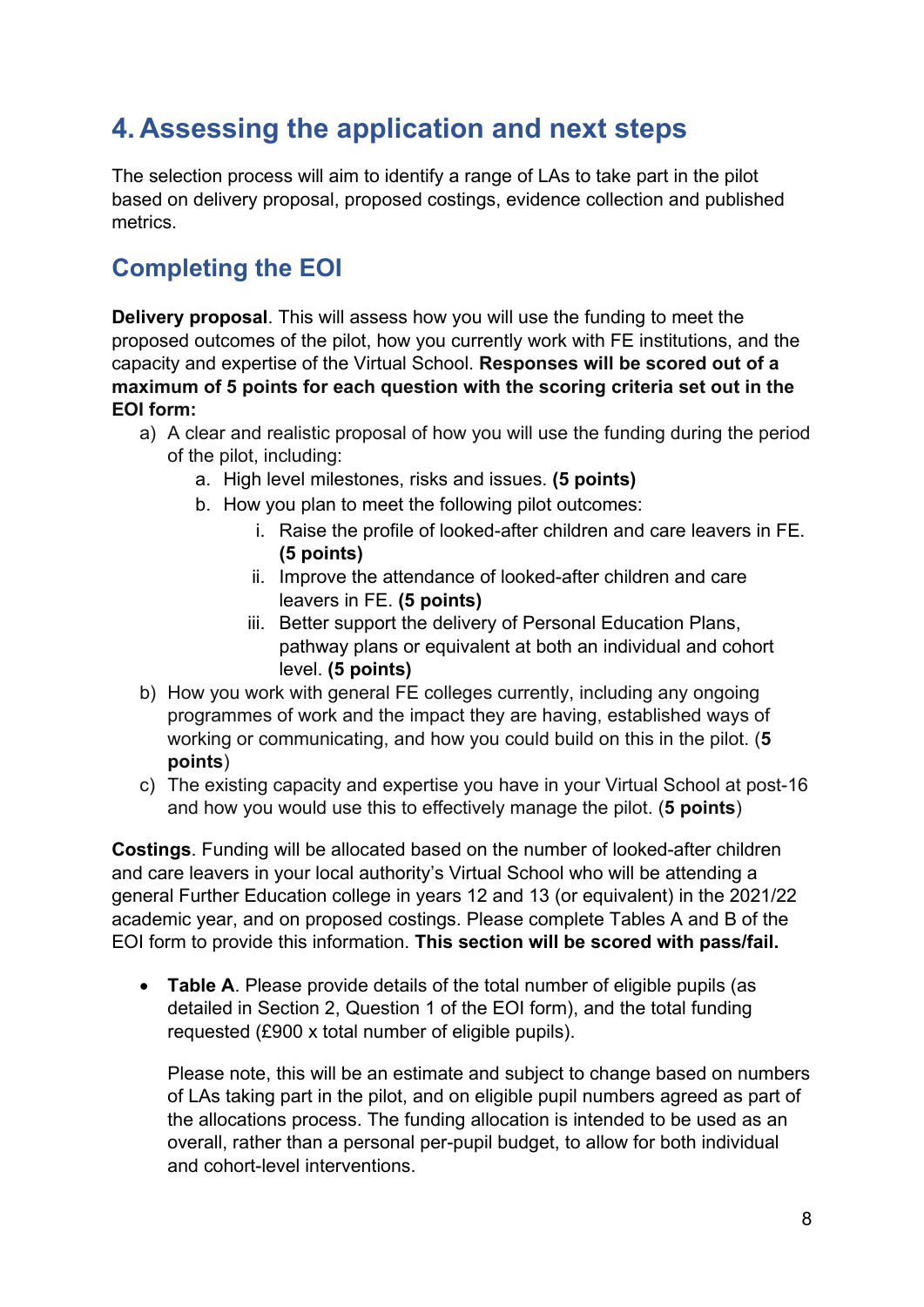- **Table B**. Please provide an estimate of proposed costs you might expect during the course of the pilot. Your costings should provide reasonable assurance that your delivery proposal and the anticipated interventions can be provided within the funding allocation. Please include the following:
	- o **Resources:** Any existing and (if applicable) new posts to deliver the proposed interventions (e.g. Virtual School staff, teaching assistants, educational psychologists, tutors, mentors, etc).
	- o **Activities:** Any activities to facilitate targets identified in PEPs, pathway plans or equivalent plans (e.g. buying in or delivery of training, use of data management tools, purchasing software/hardware, etc).
	- o **Funding to provider:** Any funding likely to be allocated to FE colleges to meet specific targets.
	- o **Other:** Any other costings not covered above.

**Collecting evidence**. This should be a short description of how you will collect information against the proposed outcomes of the pilot, which will feed into the formal evaluation process. **This section will be scored with pass/fail.**

#### <span id="page-8-0"></span>**Selection process**

The selection process aims to maximise the number of LAs that can receive funding and ensure a national spread as well as spread in the size of eligible cohort. We are looking for at least two LAs in each region; however, the total number of LAs taking part in the pilot is not determined at the outset and will be determined based on the below process as well as the total amount of funding available.

Applications will be selected based on the delivery proposal scores, and will take into account **regional spread, eligible pupil numbers provided by each LA** and **care leaver NEET rates[3](#page-8-1)** (where applicable) to allow for a range of LAs to be selected for the pilot.

- **Step 1:** Bids will be allocated to their appropriate region out of the following 9 regions: East Midlands, East of England, London, North East, North West, South East, South West, West Midlands, Yorkshire and Humber.
- **Step 2:** Pass/fail criteria questions (Costings and Collecting Evidence) in the application form will be evaluated. All bids that pass step 2, will pass to step 3.
- **Step 3:** Scored questions (Delivery Proposal) in the application form will be assessed. To pass step 3, a bid must achieve a minimum score of 40% (12 marks) of the scored questions.
- **Step 4:** Within each region, bids will be ordered from highest to lowest number of eligible pupils, and the data will be divided at the median to create two bands; high eligible pupil numbers and low eligible pupil numbers. In the event that the number of eligible students within a LA is equal to the median

<span id="page-8-1"></span><sup>3</sup> Based on the proportion of care leavers in 2020 aged 17 or 18 who were NEET published in the underlying data of the CLA statistics release [here.](https://explore-education-statistics.service.gov.uk/data-tables/permalink/27643dea-97dd-4a80-91f5-105d0fd7e9a1) Please see data table generated here.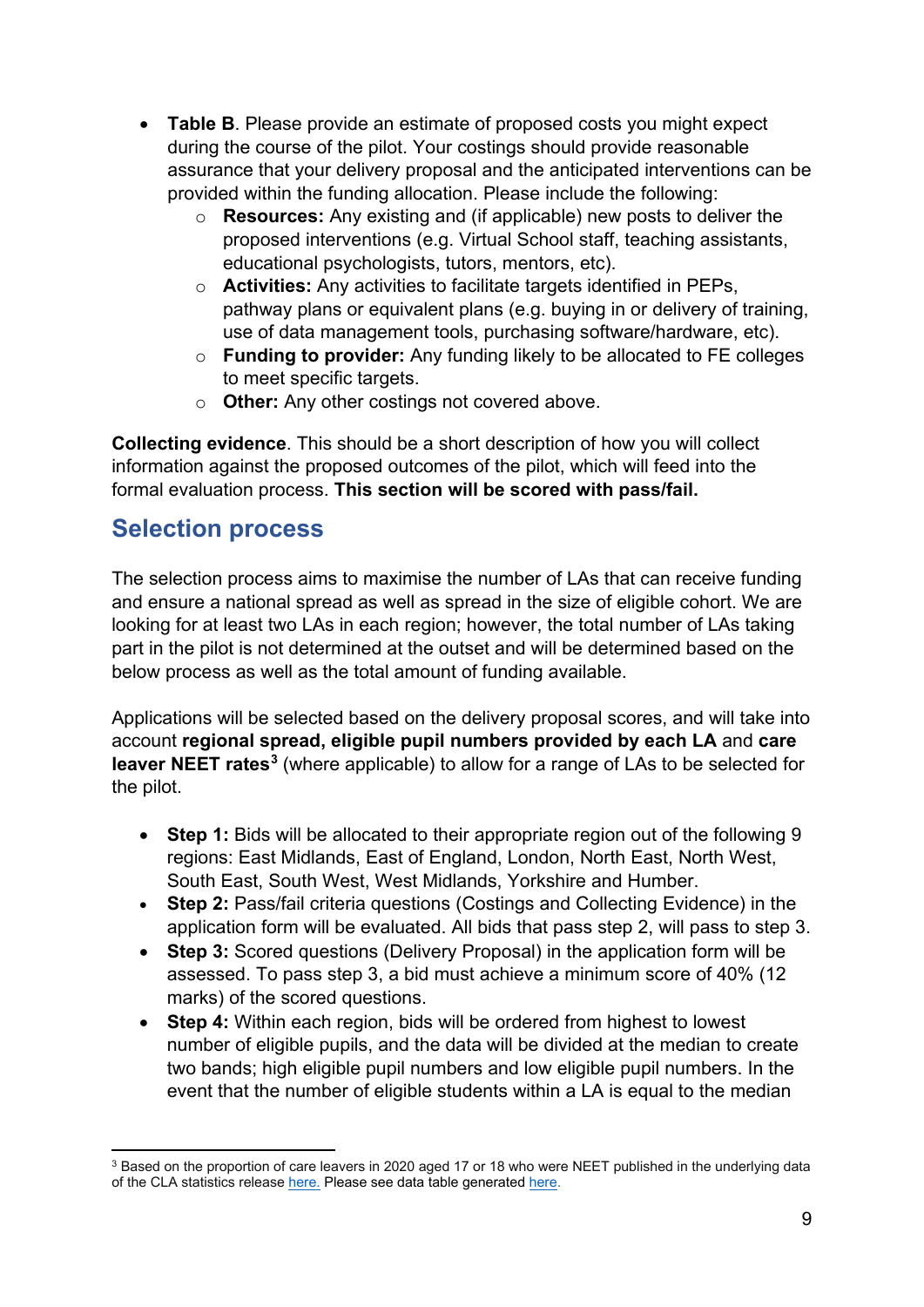number of eligible students for its region, the LA will be allocated to the lower sized band.

• **Step 5:** The highest scoring bidder in each band in each region will be selected. Where one or more bids receive the same score, bids will be ranked according to care leaver NEET rates; bids with the higher NEET rate will be ranked above those with lower rates.

In the event that a regional band does not have any bids that have reached this step in the selection process, the highest scoring bid within this equivalent band of a neighbouring region will be selected.

In the event that this process results in insufficient funding to allocate funding to two bids within each region, the lowest scoring bid to have passed step 4 across all regions will be deselected. Where one or more bids receive the same score, bids will be ranked according to their care leaver NEET rates; bids with the higher NEET rate will be ranked above those with lower rates.

In the event that funding allows for more than 18 selected bids, the next highest scoring bid will be selected. In the event that this bid is from a region which already has three selected bids (due to an additional allocation for a neighbouring region). the next highest scoring bid will be selected.

#### <span id="page-9-0"></span>**The assessment panel**

Applications received will be evaluated by an assessment panel within DfE.

#### <span id="page-9-1"></span>**Application outcome**

The bidding officer from each LA will be notified of the outcome of their application by email in September 2021, and successful LAs will be issued a formal grant funding agreement that will set out the terms and conditions of the grant. This should be agreed and signed by the Director of Children's Services or equivalent in the organisation.

## <span id="page-9-2"></span>**Drawing of funding**

Grant payments to the successful LAs will be made through Section 31 of the Local Government Act 2003 and will be subject to standard DfE grant terms and conditions. Grants will be paid in September, in advance of the start of the pilot.